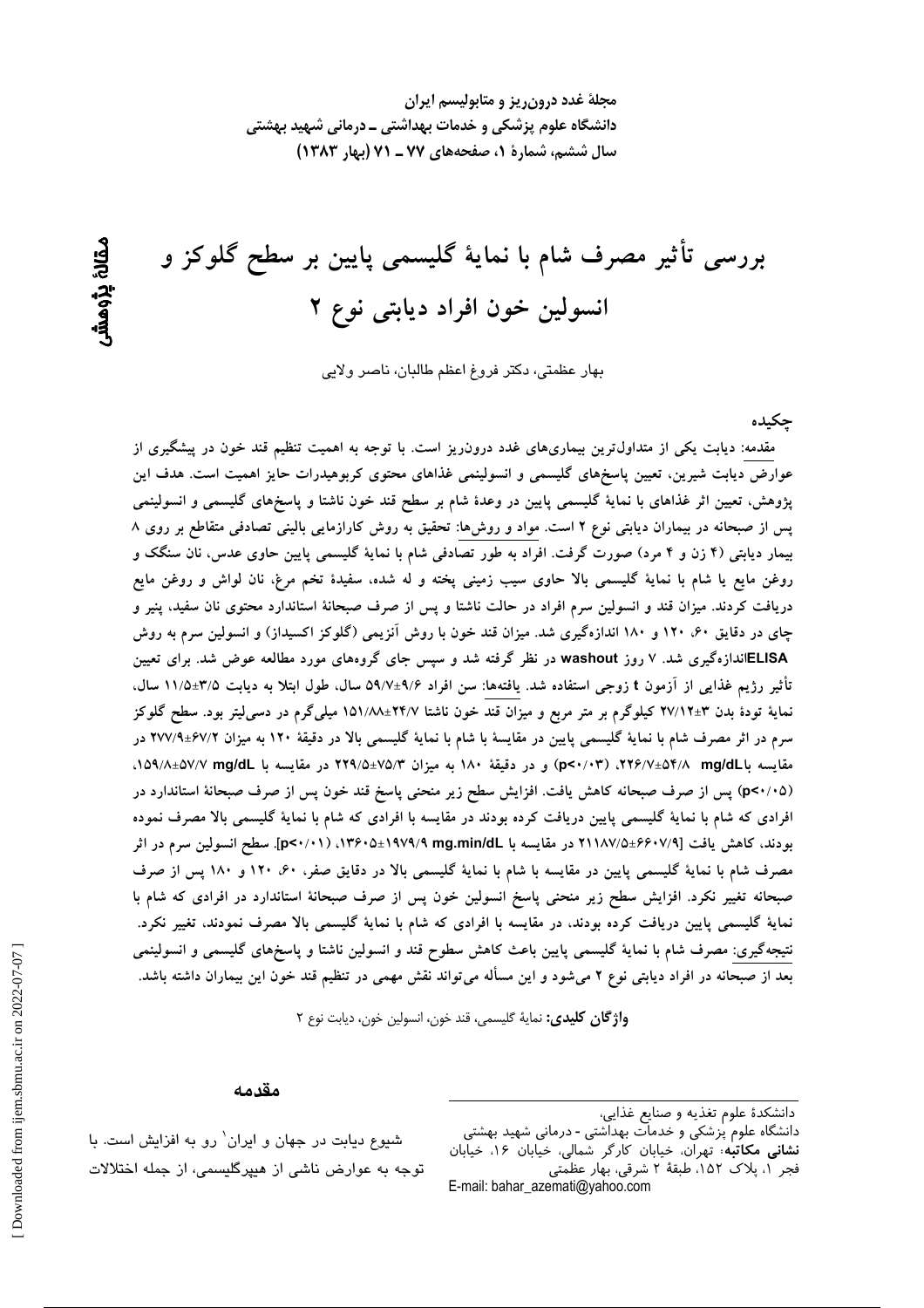متابولیک، عوارض چشمی، عصبی، کلیوی، قلبی، قطع اندام، عوارض ناشی از هیپرانسولینمی، به ویژه آترواسکلروز،<sup>۲</sup> یکی از اهداف اصلی درمان دیابت، کاهش سطح گلوکز خون (ناشتا و بعد از غذا) و رساندن آن به محدودهٔ طبیعی است.<sup>۳</sup>

یکی از مشکلاتی که افراد دیابتی (نوع ۱ و ۲) با آن روبرو هستند، افزایش قند خون ناشتا یا همان پدیدهٔ داون<sup>:</sup> است که در افراد دیابتی نوع ۲ این پدیده ساعتها پس از صرف صبحانه باقی میماند. ٔ ولور و همکاران نشان دادند که در افراد سالم، در صورتی که نمایهٔ گلیسمی شام شب قبل پايين باشد، کربوهيدرات صبحانه بهتر تحمل میشود.<sup>۵</sup> اکسلسن و همکاران نیز اعلام کردند که در افراد سالم اگر وعدهٔ قبل از خواب محتوى نشاستهٔ خام ذرت باشد، تحمل کربوهیدرات صبحانه، روز بعد بهبود می<u>پ</u>ابد. *ٔ* جنکینز و همکاران طی بررسیهای خود دریافتند که مصرف صبحانهٔ حاوی عدس در مقایسه با نان سبوسدار باعث کاهش سطح قند خون و مسطح شدن پاسخهای انسولین پلاسما و پلیپیتید مهاری معده بعد از صرف ناهار استاندارد میشود.<sup>۷</sup> لیلیبرگ و همکارانش نیز طی پژوهشی به این نتیجه رسیدند كه مصرف صبحانه با نماية گليسمى پايين نسبت به غذاى حاوی کربوهیدرات با نشاستهٔ مقاوم و غذای حاوی غلات صبحانه همراه يا فيبر غذايي، تحمل گلوكز وعدهٔ غذايي بعد را بهبود میبخشد.^ برای به کارگیری نمایهٔ گلیسمی در خوراک مخلوط، جروی و همکاران پاسخ گلوکز و انسولین دو نوع خوراک (حاوی برنج نیمپز، لوبیا قرمز، نان با آرد کامل و برنج پخته، لوبيا قرمز چرخ شده و نان با آرد گندم سبوس گرفته) با نمایهٔ گلیسمی متفاوت را در ۱۰ فرد دیابتی مورد مطالعه قرار دارند. یافتههای این بررسی نشان داد که سطح زير منحني قند و انسولين خون پس از مصرف وعدهٔ غذايي با نمایهٔ گلیسمی پایین کمتر بود و بدین ترتیب کاربرد شاخص گلیسمی برای وعدهٔ مخلوط مورد تأیید قرار گرفت.<sup>۹</sup> از سوی دیگر کولستون و همکاران طی تحقیقات خود مشاهده نمودند که تفاوتی در پاسخهای گلیسمی و انسولینمی غذا با نمایهٔ گلیسمی متفاوت در وعدهٔ مخلوط در افراد دیابتی نوع ۲ وجود ندارد.<sup>۱۰</sup>از آنجا که کاهش مقدار قند خون در افراد دیابتی حایز اهمیت است، پژوهش جاری با هدف تعیین تأثیر غذا با نمایهٔ گلیسمی پایین در وعدهٔ شام بر قند خون ناشتا و پاسخ انسولینمی و گلیسمی پس از صبحانه

در افراد دیابتی نوع ۲ مراجعه کننده به انستیتو غدد و متابولیسم دانشگاه علوم پزشکی تهران در سال ۱۳۸۱ انجام شد.

## مواد و روشها

تحقیق به روش کارازمایی بالینی تصادفی متقاطع<sup>ة</sup> در ۸ بیمار دیابتی تحت پوشش مرکز غدد و متابولیسم دانشگاه علوم پزشکی تهران که میزان قند خون ناشتای آنها کمتر از ۱۸۰ میلیگرم در دسیلیتر و بیشتر از ۱۲۶ میلیگرم در دسی!یتر بود، به جز داروهای کاهندهٔ قند خون، داروی دیگری مصرف نمیکردند؛ به جز دیابت به بیماری دیگری مبتلا نبودند و نمایهٔ تودهٔ بدن آنها بیشتر از ۳۰ کیلوگرم بر متر مربع نبود و موافقت خود را برای همکاری با طرح اعلام كرده بودند، صورت پذیرفت. نمونهگیری به صورت مراجعهٔ مستمر برای رسیدن به تعداد مورد نظر انجام شد. برای تمام افراد شرکت کننده در تحقیق برگهٔ اطلاعاتی تکمیل شد که در این برگه سن، جنس، طول مدت ابتلا به دیابت، وزن، قد، نمایهٔ تودهٔ بدن، قند خون ناشتا و نوع داروی مصرفی بررسی و ثىت شد.

انرژی مورد نیاز افراد با توجه به سن، جنس و فعالیت بدنی با استفاده از فرمول هریس ــ بندیکت محاسبه شد<sup>۱٬</sup> و ۳۰٪ کالری مورد نیاز به وعده شام اختصاص یافت که ۵۰٪ آن از کربوهیدرات، ۳۰٪ از چربی و ۲۰٪ از پروتئین تأمین می شد. هر دو نوع شام مورد آزمایش از نظر میزان درشت مغذی ها مشابه بودند و تفاوت آنها در نوع كربوهيدرات مصرفى و ميزان فيبر كل بود (جدول ١). نمونهها به طور تصادفی به دو گروه تقسیم شدند؛ در گروه شام با نمايهٔ گلیسمی بالا افراد سبب زمینی پخته و له شده، سفيدةً تخم مرغٍ يِخته، نان لواش و روغن مايع دريافت میکردند و در گروه شام با نمایهٔ گلیسمی پایین، بیماران عدس يخته، نان سنگک و روغن مايع میخوردند. نمايۀ گلیسمی هر دو نوع شام در جدول (۲) نشان داده شده است.

از همهٔ افراد درخواست شد تا شام خود را سر ساعت معین (۸ شب و طی ۲۰ دقیقه) در منزل صرف کنند، تغییری در فعالیت بدنی خود تا زمان اخذ خون ناشتا ندهند و هر گونه تغییر احتمالی را گزارش کنند. همچنین طی مدت مطالعه

i- Dawn phenomenon

ii- Cross-sectional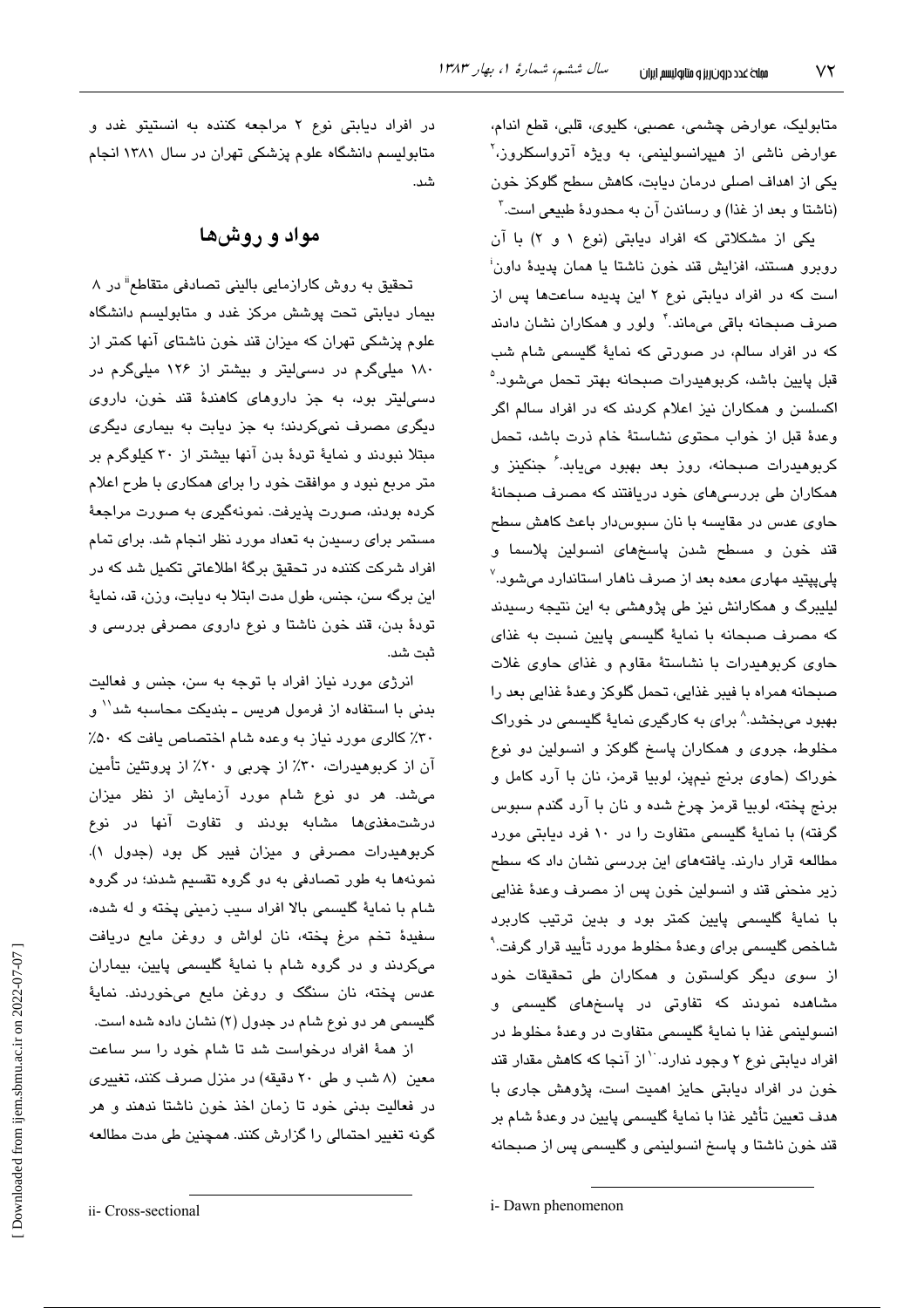| نوع شام                                                                                                                           | كربوهيدرات (گرم)             | پروتئين (گرم)             | چربی (گرم)                | فيبر (گرم)                    | انرژی (کیلوکالری)                                         |
|-----------------------------------------------------------------------------------------------------------------------------------|------------------------------|---------------------------|---------------------------|-------------------------------|-----------------------------------------------------------|
| نمايۀ گليسمى پايين                                                                                                                | $V_A/Y$ ۹ $(VY/V)$           | TY/fV (F/90)              | $Y1/\Delta V (Y/VA)$      | 14/59 (4/17)                  | $5.1/75 (AF/\Delta f)$                                    |
| نماية گليسمى بالا                                                                                                                 | $V\Lambda/\Lambda$ ۶ (19/09) | $\tau\tau/\nu\tau$ (0/94) | $Y1/Yf (f/\Delta \Delta)$ | 9/90(1/07)                    | 5.1795 (A.79A)                                            |
| صبحانة استاندارد                                                                                                                  | $01/F1$ $(1.47)$             | 10/۶۴ (۲/۸)               | Y/YY(Y Y)                 | $\cdot$ /۶۵ $(\cdot/\Lambda)$ | $T\Lambda\Lambda/\Lambda(\Delta\Lambda/\Upsilon\Upsilon)$ |
| $\mathbf{1}$ $\mathbf{1}$ $\mathbf{1}$ $\mathbf{1}$ $\mathbf{2}$ $\mathbf{1}$ $\mathbf{2}$ $\mathbf{1}$ $\mathbf{1}$ $\mathbf{1}$ |                              |                           |                           |                               |                                                           |

جدول ۱– ترکیب شیمیایی مواد غذایی مورد آزمایش

اعداد بيانگر ميانگين (انحراف معيار) هستند.

تغییری در روند مصرف داروهای افراد داده نشد. برای اطمینان از انجام دستورهای غذایی از افراد درخواست شد تا خوراک مصرفی وعدهٔ شام را ثبت کنند و در صورت عدم مصرف مقدار توصيه شده باقی مانده را همراه خود بياورند. روز بعد از افراد یادامد وعدهٔ شام گرفته شد و با توزین مقدار باقی ماندهٔ شام و کسر آن از مقدار توصیه شده، میزان مواد مصرفی به دست آمد. برای اطمینان از ثبات میزان فعالیت بدنی افراد، پرسشنامهٔ مربوط در هر دو مرحلهٔ تحقیق برای بیماران تکمیل شد.

جدول ٢– نمايةً گليسمى غذاهاى مورد آزمايش

|              | نماية كليسمىپايين نماية كليسمىبالا | مواد غذايى             |
|--------------|------------------------------------|------------------------|
|              | ۲۱/۲۴                              | عدس پخته               |
|              | <b>TV/VT</b>                       | نان سنگک               |
|              |                                    | روغن                   |
|              | $Y\Lambda$ /9 $V$                  | جمع                    |
| ۴۲/۳         |                                    | سیبزمینی پخته و له شده |
|              |                                    | سفيده تخم مرغ          |
| <b>TV/78</b> |                                    | نان لواش               |
|              |                                    | روغن                   |
| V9/28        |                                    | جمع                    |
| $\cdots$     |                                    | نان سفيد               |
|              |                                    | پنیر                   |
|              |                                    | چای                    |
|              |                                    | جمع                    |

ساعت ۸ صبح روز بعد از هر فرد ۵ سی سی خون در حالت ناشتا گرفته شد. سپس هر دو گروه صبحانهٔ استاندارد را ـ که ۲۰٪ کل کالری روزانهٔ افراد را تشکیل میداد و حاوی نان سفيد، پنير و چای بود ـ دريافت کردند. در دقايق ۶۰، ۱۲۰ و ۱۸۰ پس از صرف صبحانه، ۵ سی سی خون برای

تعیین میزان گلوکز و انسولین آن گرفته شد. گلوکز به روش آنزیماتیک (GOD-PAP) توسط کیت شرکت پارس آزمون و انسولین به روش ELISA (با دستگاه ELISA Reader Tecan اتریش) اندازهگیری شد. پس از یک هفته استراحت جای گروههای مورد مطالعه عوض شد و روند بررسی تکرار گردید. برای تعیین تأثیر دو نوع شام بر فراسنجهای گلوکز و انسولین از آزمون t زوجی استفاده شد.

### بافتهها

در این مطالعه ۸ نفر (۴ مرد، ۴ زن) دیابتی نوع ۲ که قند خون ناشتا ۲۴/۷±۱۵۱/۸۸ میلیگرم در دسیلیتر داشتند، شرکت کردند. سن افراد ۹/۶±۵۹/۷۵ سال، طول مدت ابتلا به دیابت ۲/۵±۱/۱۵ سال و نمایهٔ تودهٔ بدن ۳±۲۷/۱۲ کیلوگرم بر متر مربع بود. جدول (٣) مشخصات بیماران را نشان مى دهد.

| جدول۳– خصوصیات افراد مورد بررسے |  |  |
|---------------------------------|--|--|
|---------------------------------|--|--|

| $\mathfrak{r}/\mathfrak{r}$            | جنس (مرد/زن)                       |
|----------------------------------------|------------------------------------|
| 09/VO (9/5)                            | سن (سال)                           |
| 11/0 (r/0)                             | مدت ابتلا به ديابت (سال)           |
| $V\Lambda/Y$ ۵ ( $\Lambda/\Lambda$ )   | وزن (کیلوگرم)                      |
| 188/11 (11/1)                          | قد (سانتی متر)                     |
| $\Upsilon V/\Upsilon (\Upsilon/\cdot)$ | $\text{(kg/m}^2)$ نمايهٔ تودهٔ بدن |
| 101/11 (TY/V)                          | قند خون ناشتا (mg/dL)              |
|                                        | داروهای مصرفی                      |
| ۴                                      | گلىبنكلاميد                        |
| ۴                                      | مت فورمين + گليېنکلاميد            |
|                                        |                                    |

اعداد بيانگر ميانگين (انحراف معيار) هستند.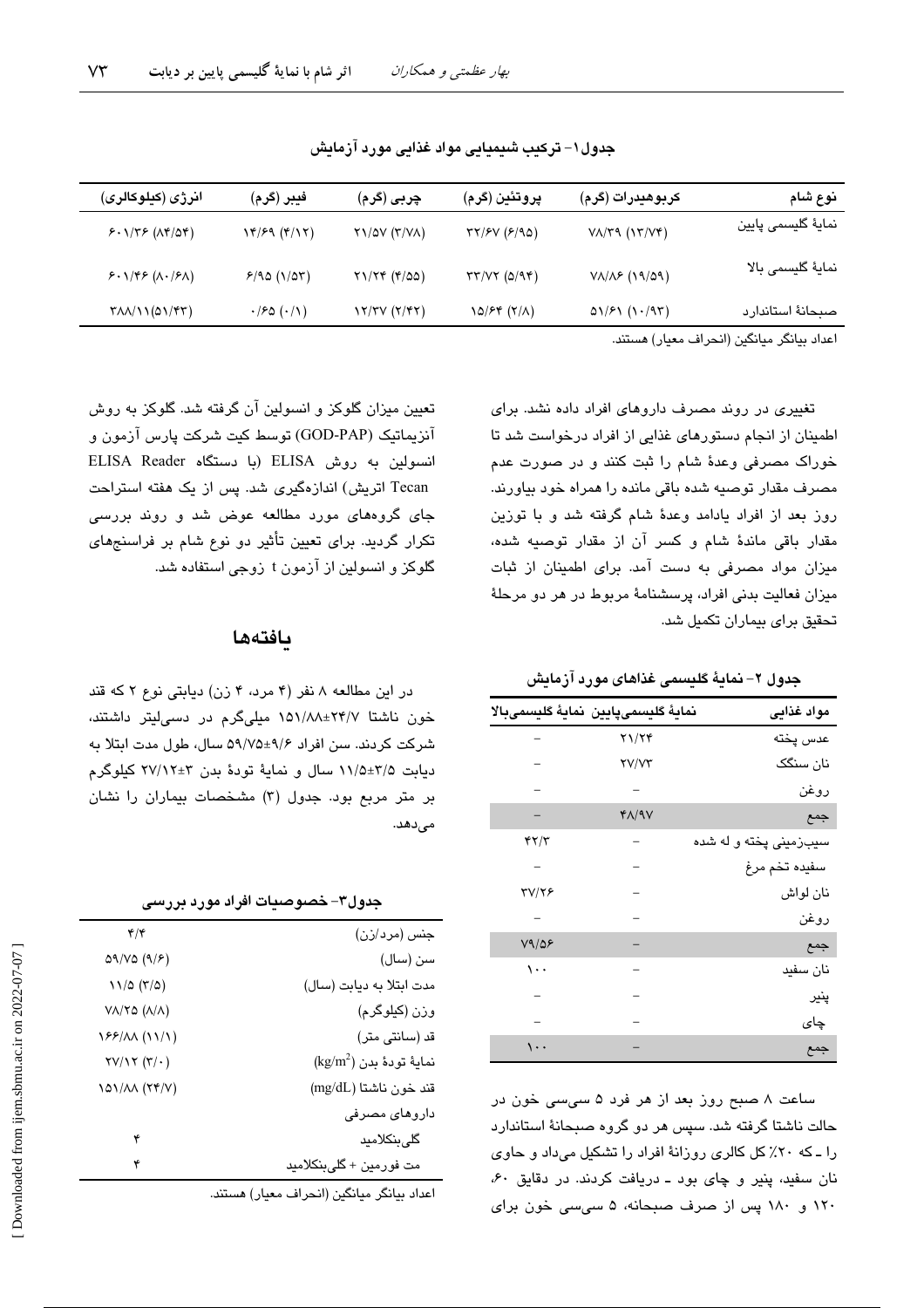افزایش سطح زیر منحنی قند خون پس از مصرف شام با نماية گليسمي پايين نسبت به دريافت شام با نماية گليسمي بالا ٣٥/٨٧٪ كاهش يافت (٧/٩-۶۶٠٧هـ ٢١١٨٧/٥ در مقايسه با n۳۶۰۵±۱۹۷۹/۹ mg.min/dL) . میزان قند خون در دقایق صفر، ۶۰، ۱۲۰ و ۱۸۰ پس از صبحانه در افرادی که شام با نمايهٔ گلیسمی پایین مصرف کرده بودند در مقایسه با دریافت شام با نمایهٔ گلیسمی بالا به ترتیب ١١/٠۶٪، ۰٬۲۷/۰۴٪ ۲۷/۵٪، و ۶۶/۷۵٪ کاهش پیدا کرد. در دقایق ۱۲۰ و ١٨٠ اين كاهش از نظر آمارى معنى دار بود (به ترتيب p<٠/٠٣ و p<٠/٠٥ (جدول ۴).

افزایش سطح زیر منحنی انسولین خون پس از صرف شام با نمایهٔ گلیسمی پایین در مقایسه با دریافت شام با نماية گليسمى بالا ١۵٪ كاهش يافت (١١٢٩/٥±٢٢۶٩/٥ در مقايسه با \mU.min/L ۲۰۶۷/۰±۱۴۸۲/۸) اما اين اختلاف از نظر آماری معنیدار نبود.

مقادیر انسولین سرم در دقایق صفر، ۴۰، ۱۲۰ و ۱۸۰ یس از صبحانه در افرادی که شام با نمایهٔ گلیسمی پایین مصرف کرده بودند، در مقایسه با افراد دارای دریافت شام با نماية گليسمي بالا به ترتيب؛ ٥/٧۴٪، ١٣/٩٢٪، ١٣/٩٢٪ و ٠١٨/٠٪ كاهش يافت اما اين اختلاف از نظر آماري معنى دار نيو د (حدول ۵).

#### بحث

این پژوهش نشان داد که مصرف شام با نمایهٔ گلیسمی پایین باعث کاهش پاسخ گلیسمی پس از صبحانه میشود.

ولور و همکاران گزارش کردند که در افراد سالم کربوهیدرات صبحانه در صورتی که نمایهٔ گلیسمی شام شب قبل پايين باشد بهتر تحمل مي شود.<sup>۵</sup> عامل يا عوامل مؤثر در بروز این پدیده به درستی شناخته نشده است. با وجود این، چگونگی هضم و جذب کربوهیدرات موجود در غذای مصرفی در این مورد نقش دارد. کربوهیدراتی که به سرعت جذب میشود، باعث تحریک افزایش ترشح انسولین خون و به دنبال آن کاهش سریع گلوکز خون شده، کاهش میزان گلوکز خون باعث تحریک آزادسازی هورمونهای تنظیم کنندهٔ قند خون و اسیدهای چرب آزاد میشود و این پدیده احتمالاً با مقاومت انسولین و اختلال تحمل کربوهیدرات مرتبط است.<sup>۷</sup> از طرفی اسید*ه*ای چرب آزاد اثرات مختلفی .<br>مانند کاهش مصرف گلوکز محیطی<sup>۱۳،۱۴</sup> و افزایش تولید گلوکز درونزا دارد.<sup>۱۵،۱۶</sup> جدول (۴) نشان میدهد که تفاوت میزان گلوکز ناشتا پس از صرف غذا یا نمایهٔ گلسیمی در وعدة شام در مقايسه با مصرف غذا با نماية گليسمي بالا از لحاظ آماری معنیدار نیست اما مصرف شام با نمایهٔ گلسیمی پایین باعث کاهش سطح قند خون ناشتا به میزان ۱۱٪ شد که از لحاظ بالینی اهمیت دارد. علت این امر احتمالاً مربوط به نوع پروتئین است زیرا چنین به نظر میرسد که پروتئین سفیدهٔ تخم مرغ بیشتر از پروتئین عدس محرک ترشح انسولین باشد.<sup>۷۰</sup> این احتمال نیز وجود دارد که افزایش ترشح انسولین به سبب وجود سفیدهٔ تخم مرغ در گروهی که شام با نمایه گلیسمی بالا مصرف کردند، باعث کاهش مقدار قند خون در این گروه و معنیدار نشدن تفاوت سطح قند خون ناشتای دو گروه شده باشد. به این ترتیب اثر مفید شام

| جدول۴– مقادیر قند خون بیماران بر حسب زمان مورد بررسی به تغکیک نوع شام (mg/dL) |  |  |  |  |  |
|-------------------------------------------------------------------------------|--|--|--|--|--|
|-------------------------------------------------------------------------------|--|--|--|--|--|

|                    |               | زمان (دقيقه)                   |                                                |                                                        |                                             |  |  |
|--------------------|---------------|--------------------------------|------------------------------------------------|--------------------------------------------------------|---------------------------------------------|--|--|
| نوع شام            | تعداد بيماران |                                | ۶,                                             | " ۱۲۰                                                  | ١٨٠                                         |  |  |
| نمايۀ گليسمى پايين | $n = \Lambda$ | $\frac{1}{\sqrt{2}}$           | $\gamma$ $(0.1)$                               | $\gamma \gamma$ / $\gamma$ ( $\delta \gamma/\Lambda$ ) | 109/A (DV/V)                                |  |  |
| نمايۀ گليسمى بالا  | $n = \wedge$  | $Y^{\alpha}/9 (V^{\alpha}/77)$ | $Y\Lambda$ $($ $\Lambda$ $\gamma$ $\gamma$ $)$ | $\text{YVV}$ ( $\text{FV}$ / $\text{Y}$ )              | $\gamma \gamma \land (\gamma \land \gamma)$ |  |  |

اعداد بيانگر مبانگين (انجراف معيار) هستند.

\* p <-/·۳ مقایسهٔ آماری با استفاده از آزمون آماری t زوجی انجام شده است.

† p<٠/٠۵ مقایسهٔ آماری با استفاده از آزمون آماری t زوجی انجام شده است.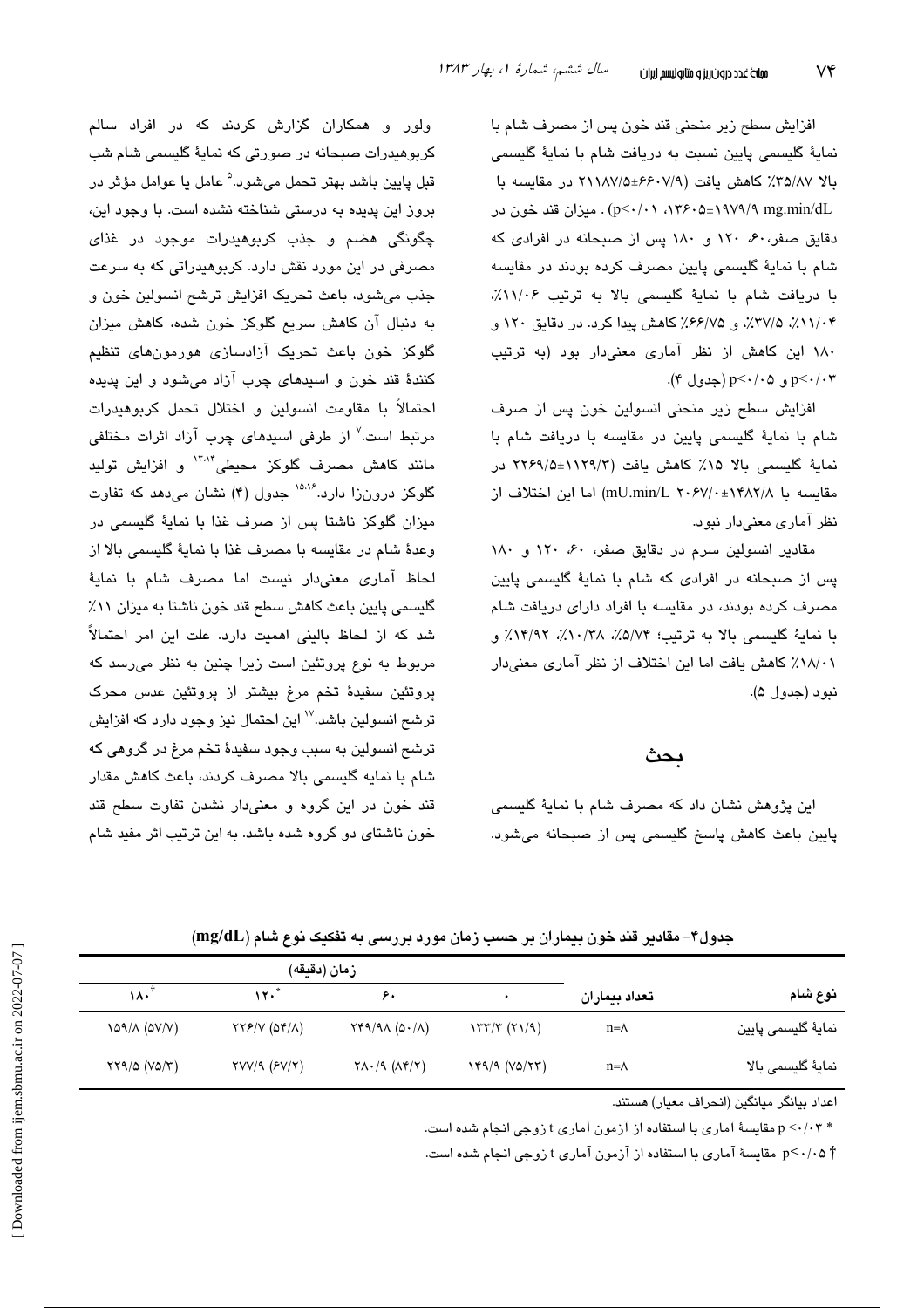|                       |               | زمان (دقيقه)                                                |                |             |                                       |  |  |
|-----------------------|---------------|-------------------------------------------------------------|----------------|-------------|---------------------------------------|--|--|
| نوع شام               | تعداد بيماران |                                                             | ۶,             | ۱۲۰         | ۱۸۰                                   |  |  |
| با نمايۀ گليسمى پايين | $n = \Lambda$ | $\mathfrak{r}/\mathfrak{r}$ ( $\mathfrak{r}/\mathfrak{r}$ ) | V/V (A/F)      | YQ/F (VV/V) | $\gamma \gamma (\epsilon / \epsilon)$ |  |  |
| با نمايۀ گليسمى بالا  | $n = \wedge$  | $\mathfrak{r}/\mathfrak{r}$ ( $\mathfrak{r}/\mathfrak{v}$ ) | $19/0$ $(1.7)$ | Y9/0 (19/0) | 10/0 (9/7)                            |  |  |

جدول ۵– مقادیر انسولین سرم در دقایق مختلف بررسی به تفکیک شام مصرفی (mU/L)

اعداد بيانگر ميانگين (انحراف معيار) است.

اختلاف میزان انسولین در دو گروه از نظر آماری معنیدار نبود.

با نمايهٔ گلیسمی پایین در مقایسه با شام با نمایهٔ گلیسمی بالا باید بیشتر از مقداری باشد که در این پژوهش نشان داده شده است.

در بررسی افزایش گلوکز خون پس از غذا باید میزان انسولین سرم مورد توجه قرار گیرد، چرا که افراد دیابتی نوع ۲ مبتلا به هیپرانسولینمی هستند و هیپرانسولینمی محیطی میتواند عامل خطرساز برای آترواسکلروز باشد، ۱ از این رو باید مشخص شود که با چه میزان انسولین سرم، کاهش سطح گلوکز خون میسر میشود. در پژوهش جاری، شاخصهای انسولین به خوبی با شاخصهای گلیسمی مرتبط شد. اگرچه شاخصهای انسولین به اندازهٔ شاخصهای گلیسمی کاهش پیدا نکرد، در گروهی که شام با نمایهٔ گلیسمی پایین مصرف کرده بودند با میزان انسولین سرم کمتر، کاهش قند خون در زمانهای مختلف پس از صرف صبحانه دبده شد. ۱۹۰

مقدار درشتمغذیهای دو نوع شام در مطالعهٔ حاضر مشابه و تفاوت اصلی مربوط به نوع کربوهیدرات و مقدار فیبر مصرفی بود. با توجه به این امر که مقدار فیبر شام با نماية گليسمي پايين ١۴ گرم و شام با نماية گليسمي بالا ٧ گرم بود، این اختلافات در بروز تغییرات مشاهده شده مؤثر نبوده است زیرا تحقیقات نشان دادهاند که مصرف حداقل ۵۰ گرم فیبر محلول به طور حاد میتواند سبب بهبود متابولیسم گلوکز و لیپید شود.<sup>۲۰</sup> به علاوه بخش زیا*دی* از فیبر در هر دو نوع شام نامحلول بود و فیبرهای نامحلول موجود در غذا تأثیر بسیار اندکی بر بهبود متابولیسم گلوکز دارند.<sup>۲۱</sup> با توجه به پیشنهاد انجمن غذا و داروی آمریکا که مصرف روزانه ۳۰-۲۵ گرم فیبر را برای مبتلایان به دیابت توصیه

میکند، شام با نمایهٔ گلیسمی پایین به دلیل دارا بودن مقدار فیبر بیشتر مورد توجه قرار میگیرد.<sup>۳٬۲</sup>

تحقیقات مختلف نشان داده است ایزار نمایهٔ گلسیمی که برای تک تک مواد غذایی مطرح میشود میتواند برای خوراک مخلوط هم کاربرد داشته باشد.<sup>۲۵،۲۴</sup> در تحقیق جار*ی* نیز این مسأله مورد تأیید قرار گرفت، چرا که بررسی پاسخهای گلیسمی هر دو نوع شام نشان داد که وعدهٔ غذایی با نمایهٔ گلیسمی پایین یا بالا اثر اجزای تشکیل دهندهاش را که مواد غذایی با نمایهٔ گلیسمی پایین یا بالا بودند حفظ کرده است. شناخت سازوکارهای (مکانیسمهای) مسؤول تأثیر متفاوت غذا بر افزايش سطح قند پس از مصرف، از حوزهٔ تحقیق جاری خارج است ولی اشارهٔ اجمالی به چندین مکانیسم شناخته شده ضروری به نظر میرسد. جنکینز و همکاران گزارش کردند که حبوبات در مقایسه با سایر مواد غذایی حاوی کربوهیدرات، کمتر موجب افزایش میزان قند خون پس از مصرف میشود.<sup>۲۵</sup> این پدیده احتمالاً مربوط به میزان فیبر محلول، طبیعت نشاسته، میزان پروتئین، کمپلکس پروتئین ـ نشاسته، ترکیبهای ضد مغذی و دیوارهٔ سلولی محکم در حبوبات است که منجر به کندی هضم و جذب حبوبات میشود. کاهش هضم نشاسته در حبوبات میتواند از طریق ساختار دست نخوردهٔ سلولی، به تله افتادن گرانولهای نشاسته، خنثی شدن حلالیت و ژلاتینه شدن کامل توضيح داده شو.د.<sup>۲۶٬۲۷</sup>

در مورد نمایهٔ گلیسمی بالای سیبزمینی، کراپو و همکاران اعلام کردند که اندازهٔ ملکول نشاسته در غدههایی مثل سیبزمینی بزرگتر از غلاتی چون برنج، گندم و ذرت است. از طرفی نشاستهٔ سیبزمینی نسبت به غلات، در حرارت پايينتر (۶۵–۵۵ درجه سانتيگراد) ژلاتينه مي شود. همچنین مدت پخت سیبزمینی طولانیتر است. آمیلاز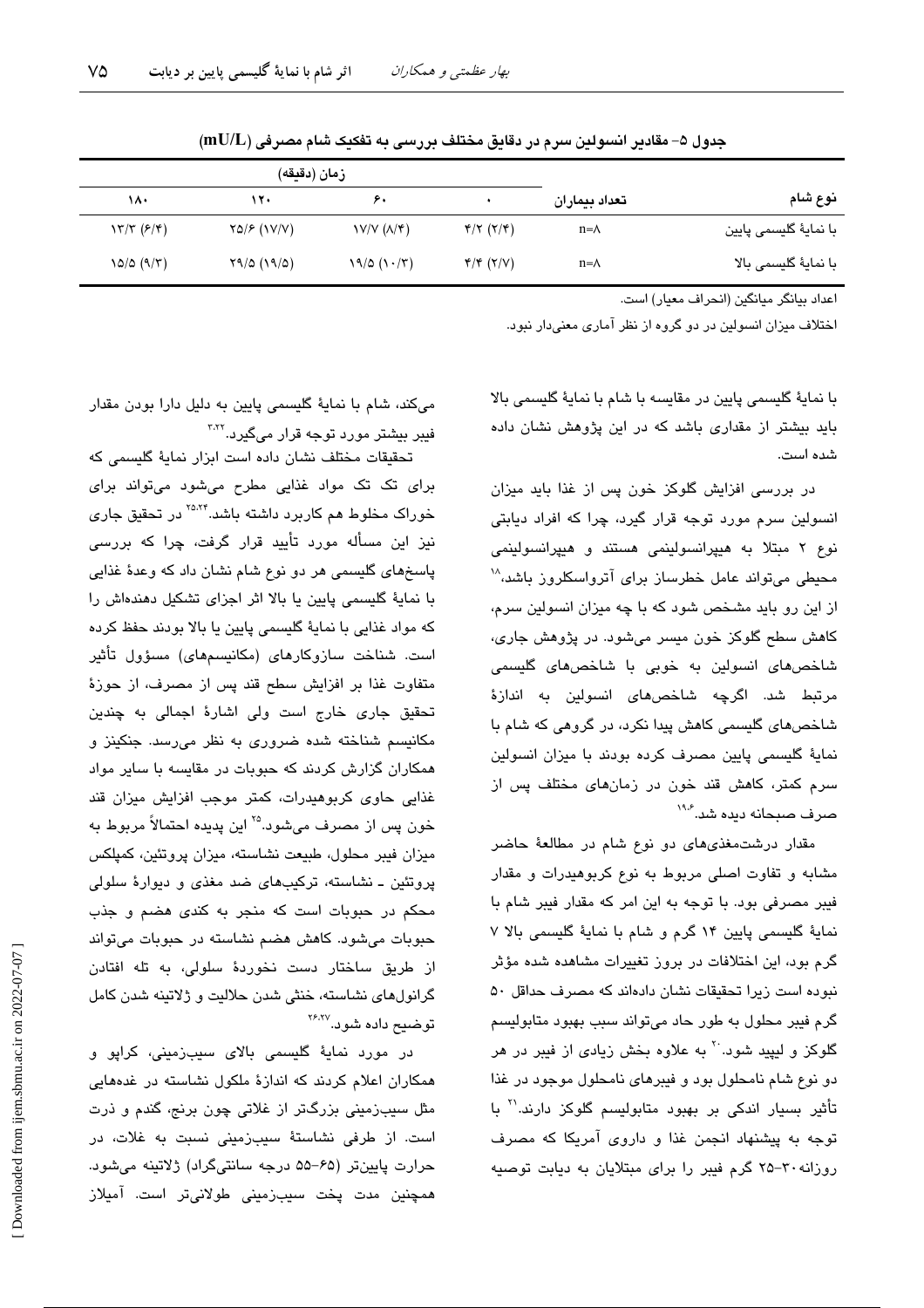موجود در فراوردههای گیاهی با افزایش درجهٔ حرارت فعال می شود تا آنجا که یا جرارت بالا، پروتئین آن تغییر ماهیت دهد. بنابراین فعالیت آمیلاز درون سیب زمینی هنگام تهیه موجب شکستن ملکول نشاسته و تبدیل آن به درجاتی از دکسترین میگردد که هضم و جذب را سریعتر کرده، موجب افزايش نمايهٔ گلي*سمی* سيبزمينی میشود.<sup>۲۸</sup> از عوامل ديگر مسؤول بالا بودن نمايه گليسمي سيب زميني مي،توان به كمي میزان فیبر و پروتئین آن اشاره کرد.

عوامل متعددی پر میزان نمایهٔ گلسیمی نان مؤثرند که از آن جمله می توان به میزان رطوبت، زمان، درجهٔ حرارت و ضخامت نان اشاره کرد. با افزایش میزان رطوبت، زمان و درجهٔ حرارت، ژلاتینه شدن بهتر صورت میگیرد و نمایهٔ گلیسمی افزایش می،یابد. کاهش قطر نان باعث می شود جرارت به طور کامل در اختیار دانههای نشاسته قرار گیرد و ژلاتینه شدن نشاسته تسهیل شود و به تیع آن نمایهٔ گلیسمی افزایش پاید.<sup>۲۹</sup>

يژوهش جاري، فرضيهٔ اثرات متابوليک طولانىمدت کربوهیدرات کند هضم را تأیید میکند، چون هیپرگلیسمی و هیپرانسولینمی در پاسخ به صبحانهٔ استاندارد بعد از صرف یک وعده شام حاوی کربوهیدرات آهسته جذب کاهش یافت. با وجود این، نتایج این پژوهش باید در مطالعات با رژیمهای غذایی دارای نمایهٔ گلیسمی بالا و پایین (با غذاهای مخلوط بیشتر) در افراد دیابتی مورد تأیید واقع شود.

# سیاسگزاری

از همکاری صمیمانهٔ مسؤولان و کارکنان آزمایشگاه .<br>مرکز تحقیقات غدد درون٫ریز و متابولیسم دانشگاه علوم .<br>پزشکی شهید بهشتی و آزمایشگاه دانشکدهٔ علوم تغذیه و صنائع غذائے، قدردانی مے شورد.

## **References**

١. \_ رحِب اسداله. روز جهاني ديابت گرامي باد. پيام ديابت، ١٣٧٢؛

سال اول، شمارهٔ ۳.

- 2. Marion J, Franz L. Medical nutrition therapy for diabetes mellitus and hypoglycemia of nondiabetic origin.In: Mahan KL, Escott Stamp S, editors. Krause's Food, Nutrition and Diet Therapy. 10th ed. Philadelphia: W.B. Saunders Co; 2000. p. 760-5.
- $\mathcal{E}$ American **Diabetes** Association. Nutrition recommendations and principles for people with diabetes mellitus. Diabetes Care 2000; 23 suppl 1: S43-
- Bolli GB. The dawn phenomenon: its origin and  $\overline{4}$ contribution to early morning hyperglycemia in diabetes mellitus. Diabete Metab 1988;14:675-86.
- Wolever TM, Jenkins DJ, Ocana AM, Rao VA, Collier  $\sim$ GR. Second-meal effect: low-glycemic-index foods eaten at dinner improve subsequent breakfast glycemic response. Am J Clin Nutr 1988;48:1041-7.
- Axelsen M, Arvidsson Lenner R, Lonnroth P, Smith U. Breakfast glycaemic response in patients with type 2 diabetes: effects of bedtime dietary carbohydrates. Eur J Clin Nutr 1999;53:706-10.
- Jenkins DJ, Wolever TM, Taylor RH, Griffiths C,  $7.$ Krzeminska K, Lawrie JA, et al. Slow release dietary carbohydrate improves second meal tolerance. Am J Clin Nutr 1982;35:1339-46.
- 8. Liljeberg HG, Akerberg AK, Bjork IM. Effect of the glycemic index and content of indigestible carbohydrates of cereals based breakfast meals on glucose tolerance at lunch in healthy subjects. Am J Clin Nutr 1999; 69: 647-55.
- 9. Jarvi AE, Karlstrom BE, Granfeldt YE, Bjorck IM, Vessby BO, Asp NG. The influence of food structure on

postprandial metabolism in patients with non-insulindependent diabetes mellitus. Am J Clin Nutr 1995;61:837-42.

- 10. Coulston AM, Hollenbeck CB, Liu GC, Williams RA, Starich GH, Mazzaferri EL, et al. Effect of source of dietary carbohydrate on plasma glucose, insulin, and gastric inhibitory polypeptide responses to test meals in subjects with noninsulin-dependent diabetes mellitus. Am J Clin Nutr 1984;40:965-70.
- 11. Rachel KJ. Energy. In: Mahan LK, Escott Stamp S, edotors. Krause's Food. Nutrition and Diet Therapy. 10th ed. Philadelphia: W. B. Saunders Co; 2000. p. 26.
- 12. Ferranini E, Barrett EJ, Bevilacqua S. Effect of fatty acids on glucose production and utilization in man. J Clin Invest 1983; 72: 1737-47.
- 13. Boden G, Chen X. Effects of fat on glucose uptake and utilization in patients with non-insulin-dependent diabetes. J Clin Invest 1995;96:1261-8.
- 14. Groop LC, Bonadonna RC, DelPrato S, Ratheiser K, Zyck K, Ferrannini E, et al. Glucose and free fatty acid metabolism in non-insulin-dependent diabetes mellitus. Evidence for multiple sites of insulin resistance. J Clin Invest 1989;84:205-13.
- 15. Golay A, Swislocki AL, Chen YD, Reaven GM. Relationships between plasma-free fatty acid concentration, endogenous glucose production, and fasting hyperglycemia in normal and non-insulindependent diabetic individuals. Metabolism 1987;36:692-6.
- 16. Saloranta C, Franssila-Kallunki A, Ekstrand A, Taskinen MR, Groop L. Modulation of hepatic glucose production by non-esterified fatty acids in type 2 (noninsulin-dependent) diabetes mellitus. Diabetologia 1991;34:409-15.